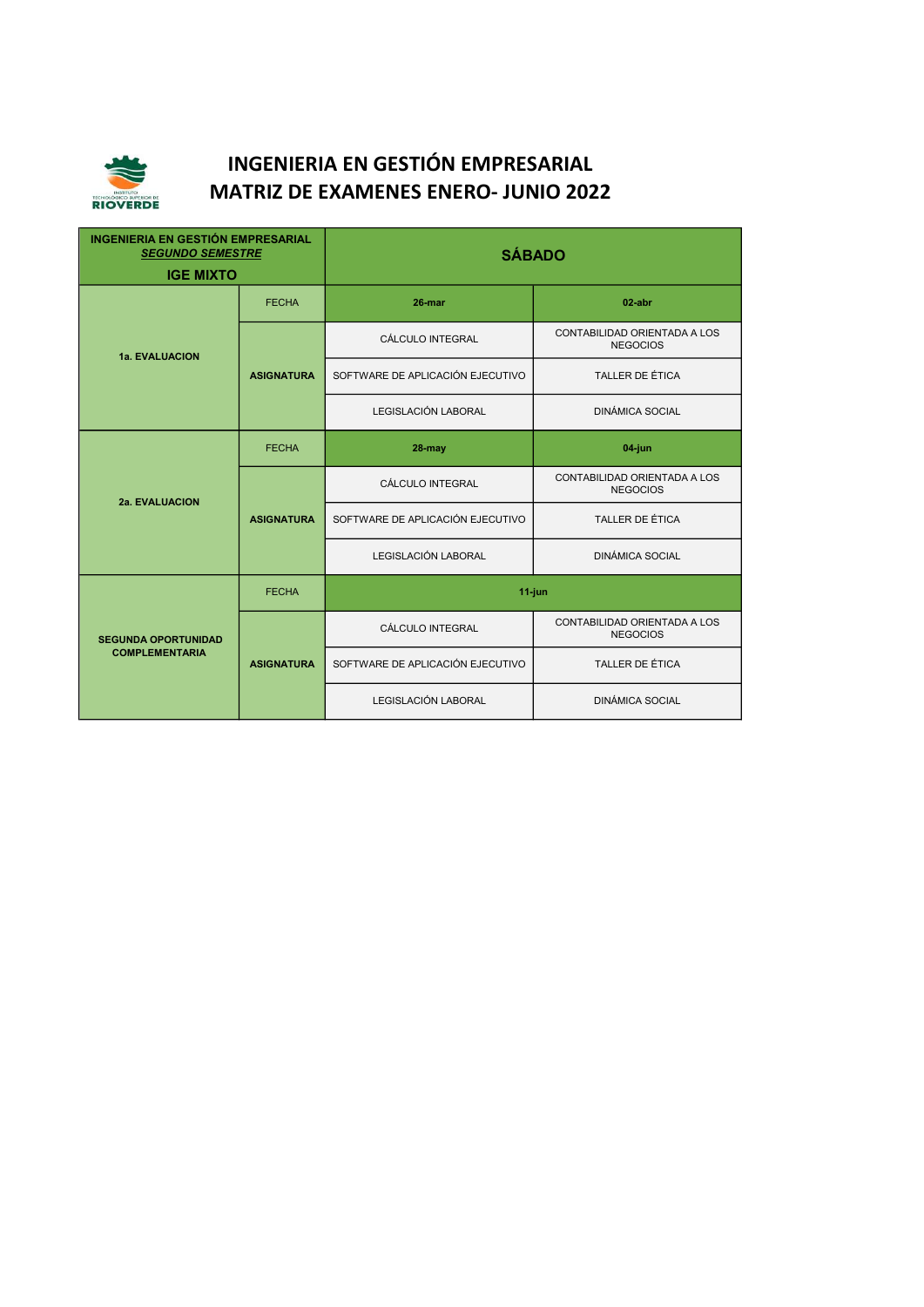

| <b>INGENIERIA EN GESTIÓN EMPRESARIAL</b><br><b>CUARTO SEMESTRE</b><br><b>IGE MIXTO</b> |                   | <b>SÁBADO</b>                       |                                                       |
|----------------------------------------------------------------------------------------|-------------------|-------------------------------------|-------------------------------------------------------|
| <b>1a. EVALUACION</b>                                                                  | <b>FECHA</b>      | 26-mar                              | $02$ -abr                                             |
|                                                                                        | <b>ASIGNATURA</b> | <b>HABILIDADES DIRECTIVAS II.</b>   | INGENIERÍA ECONÓMICA                                  |
|                                                                                        |                   | <b>INVESTIGACIÓN DE OPERACIONES</b> | ESTADÍSTICA INFERENCIAL I.                            |
|                                                                                        |                   | ENTORNO MACROECONÓMICO              | INSTRUMENTOS DE PRESUPUESTACIÓN<br><b>EMPRESARIAL</b> |
| <b>2a. EVALUACION</b>                                                                  | <b>FECHA</b>      | 28-may                              | 04-jun                                                |
|                                                                                        | <b>ASIGNATURA</b> | HABILIDADES DIRECTIVAS II.          | INGENIERÍA ECONÓMICA                                  |
|                                                                                        |                   | <b>INVESTIGACIÓN DE OPERACIONES</b> | ESTADÍSTICA INFERENCIAL I.                            |
|                                                                                        |                   | ENTORNO MACROECONÓMICO              | INSTRUMENTOS DE PRESUPUESTACIÓN<br><b>EMPRESARIAL</b> |
|                                                                                        | <b>FECHA</b>      | $11$ -jun                           |                                                       |
| <b>SEGUNDA OPORTUNIDAD</b><br><b>COMPLEMENTARIA</b>                                    | <b>ASIGNATURA</b> | HABILIDADES DIRECTIVAS II.          | INGENIERÍA ECONÓMICA                                  |
|                                                                                        |                   | <b>INVESTIGACIÓN DE OPERACIONES</b> | ESTADÍSTICA INFERENCIAL I.                            |
|                                                                                        |                   | ENTORNO MACROECONÓMICO              | INSTRUMENTOS DE PRESUPUESTACIÓN<br><b>EMPRESARIAL</b> |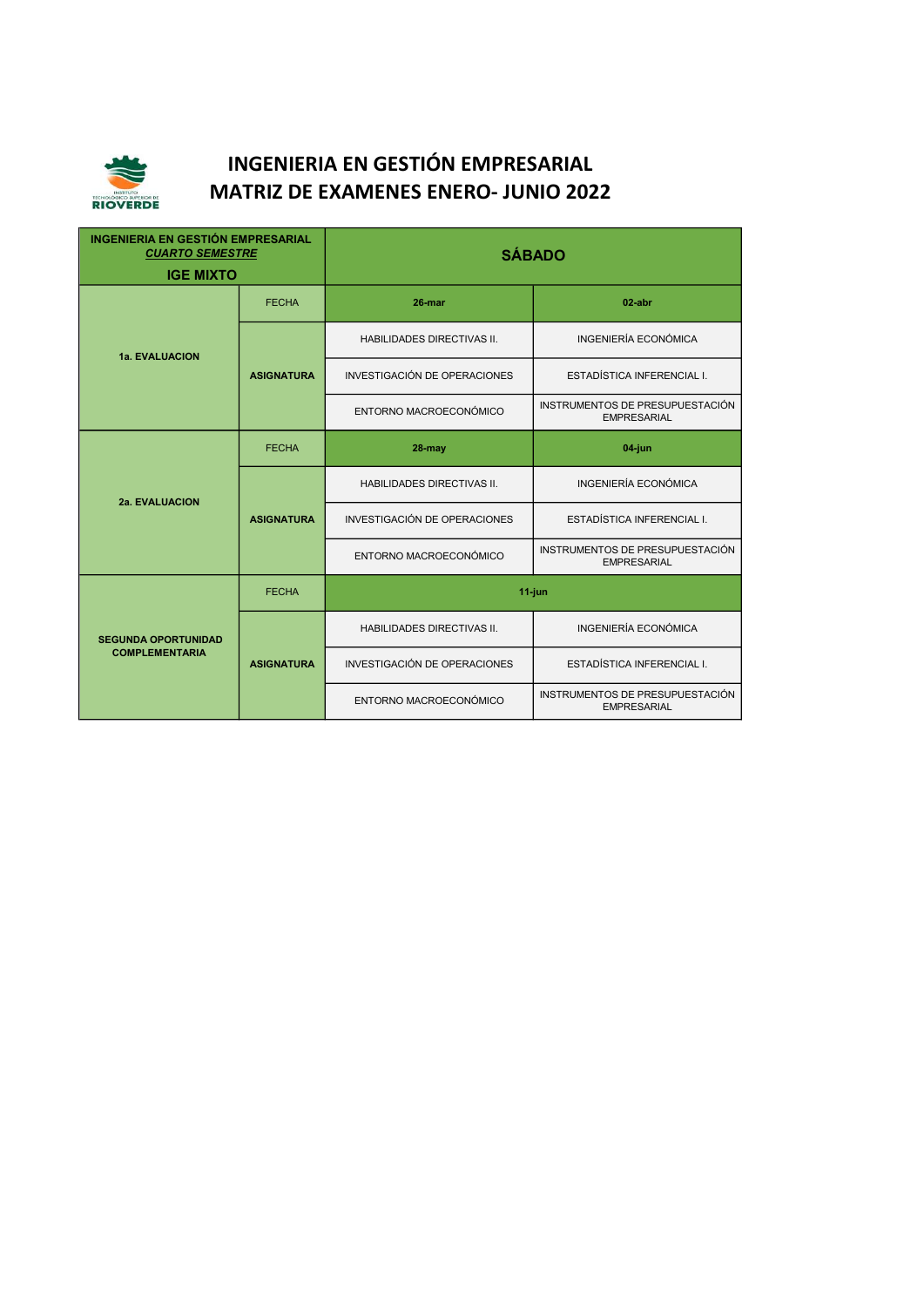

| <b>INGENIERIA EN GESTIÓN EMPRESARIAL</b><br><b>SEXTO SEMESTRE</b><br><b>IGE MIXTO</b> |                   | <b>SÁBADO</b>                                   |                                                       |
|---------------------------------------------------------------------------------------|-------------------|-------------------------------------------------|-------------------------------------------------------|
| <b>1a. EVALUACION</b>                                                                 | <b>FECHA</b>      | 26-mar                                          | $02$ -abr                                             |
|                                                                                       | <b>ASIGNATURA</b> | DISEÑO ORGANIZACIONAL                           | ADMINISTRACIÓN DE LA SALUD Y<br>SEGURIDAD OCUPACIONAL |
|                                                                                       |                   | SISTEMAS DE INFORMACIÓN DE LA<br>MERCADOTECNIA. | EL EMPRENDEDOR Y LA INNOVACIÓN                        |
|                                                                                       |                   | TALLER DE INVESTIGACIÓN II.                     | GESTIÓN DE LA PRODUCCIÓN I.                           |
| <b>2a. EVALUACION</b>                                                                 | <b>FECHA</b>      | 28-may                                          | 04-jun                                                |
|                                                                                       | <b>ASIGNATURA</b> | DISEÑO ORGANIZACIONAL                           | ADMINISTRACIÓN DE LA SALUD Y<br>SEGURIDAD OCUPACIONAL |
|                                                                                       |                   | SISTEMAS DE INFORMACIÓN DE LA<br>MERCADOTECNIA. | EL EMPRENDEDOR Y LA INNOVACIÓN                        |
|                                                                                       |                   | TALLER DE INVESTIGACIÓN II.                     | GESTIÓN DE LA PRODUCCIÓN I.                           |
| <b>SEGUNDA OPORTUNIDAD</b><br><b>COMPLEMENTARIA</b>                                   | <b>FECHA</b>      | $11$ -jun                                       |                                                       |
|                                                                                       | <b>ASIGNATURA</b> | DISEÑO ORGANIZACIONAL                           | ADMINISTRACIÓN DE LA SALUD Y<br>SEGURIDAD OCUPACIONAL |
|                                                                                       |                   | SISTEMAS DE INFORMACIÓN DE LA<br>MERCADOTECNIA. | EL EMPRENDEDOR Y LA INNOVACIÓN                        |
|                                                                                       |                   | TALLER DE INVESTIGACIÓN II.                     | GESTIÓN DE LA PRODUCCIÓN I.                           |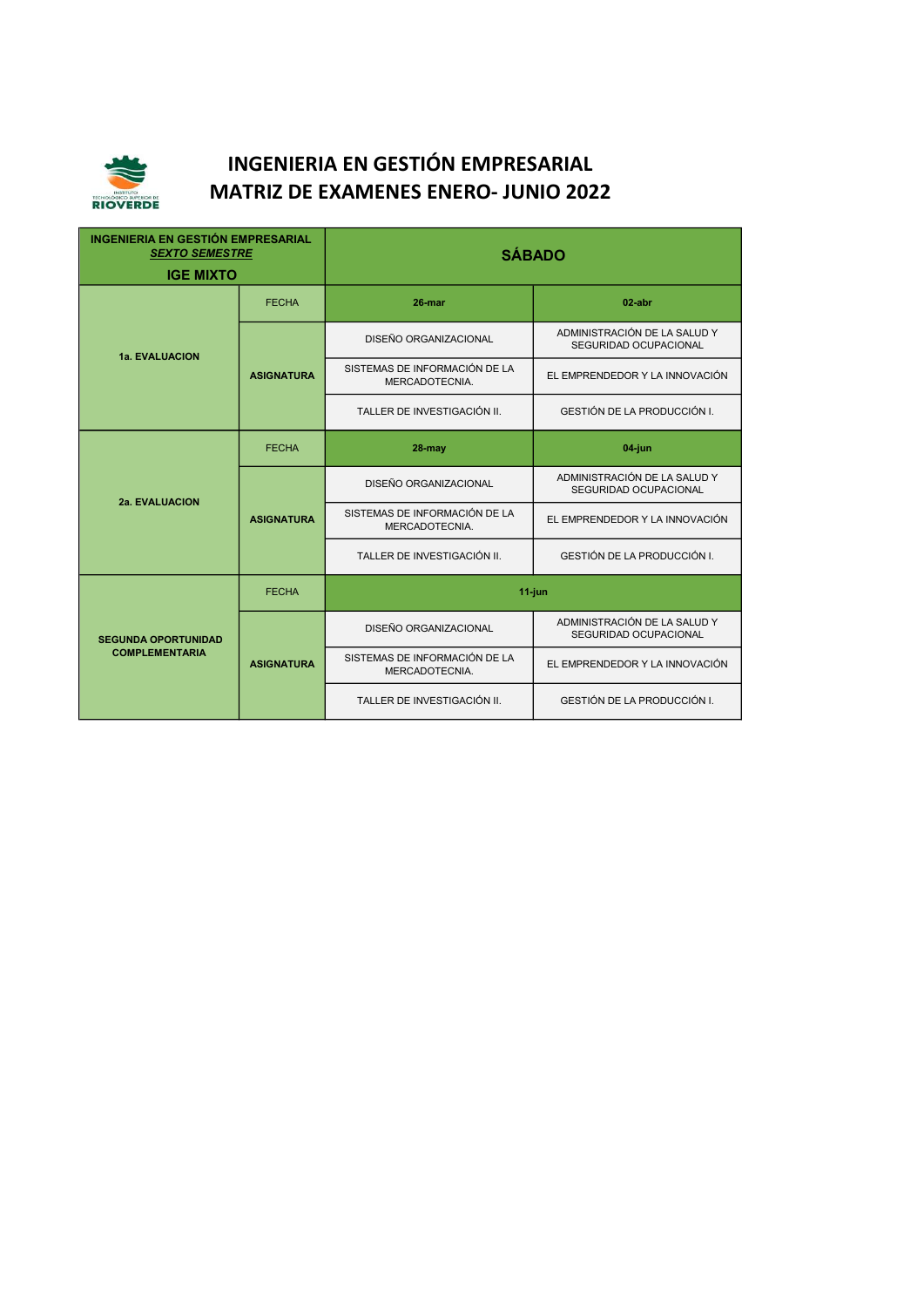

| <b>INGENIERIA EN GESTIÓN EMPRESARIAL</b><br><b>OCTAVO SEMESTRE</b><br><b>IGE MIXTO</b> |                   | <b>SÁBADO</b>                                          |                                  |
|----------------------------------------------------------------------------------------|-------------------|--------------------------------------------------------|----------------------------------|
| 1a. EVALUACION                                                                         | <b>FECHA</b>      | 26-mar                                                 | $02$ -abr                        |
|                                                                                        | <b>ASIGNATURA</b> | GESTIÓN DE LA CALIDAD Y<br><b>PRODUCTIVIDAD</b>        | NEGOCIOS INTERNACIONALES         |
|                                                                                        |                   | <b>TALLER DE EMPRENDEDORES</b>                         | TÓPICOS DE PROCESOS INDUSTRIALES |
|                                                                                        |                   | SISTEMAS DE PRODUCCIÓN                                 | TALLER DE PRÁCTICA FISCAL        |
|                                                                                        |                   | <b>CADENA DE SUMINISTROS</b>                           |                                  |
| <b>2a. EVALUACION</b>                                                                  | <b>FECHA</b>      | 28-may                                                 | 04-jun                           |
|                                                                                        | <b>ASIGNATURA</b> | GESTIÓN DE LA CALIDAD Y<br><b>PRODUCTIVIDAD</b>        | NEGOCIOS INTERNACIONALES         |
|                                                                                        |                   | <b>TALLER DE EMPRENDEDORES</b>                         | TÓPICOS DE PROCESOS INDUSTRIALES |
|                                                                                        |                   | SISTEMAS DE PRODUCCIÓN                                 | TALLER DE PRÁCTICA FISCAL        |
|                                                                                        |                   | <b>CADENA DE SUMINISTROS</b>                           |                                  |
|                                                                                        | <b>FECHA</b>      | $11$ -jun                                              |                                  |
| <b>SEGUNDA OPORTUNIDAD</b><br><b>COMPLEMENTARIA</b>                                    | <b>ASIGNATURA</b> | <b>GESTIÓN DE LA CALIDAD Y</b><br><b>PRODUCTIVIDAD</b> | NEGOCIOS INTERNACIONALES         |
|                                                                                        |                   | <b>TALLER DE EMPRENDEDORES</b>                         | TÓPICOS DE PROCESOS INDUSTRIALES |
|                                                                                        |                   | SISTEMAS DE PRODUCCIÓN                                 | TALLER DE PRÁCTICA FISCAL        |
|                                                                                        |                   | <b>CADENA DE SUMINISTROS</b>                           |                                  |